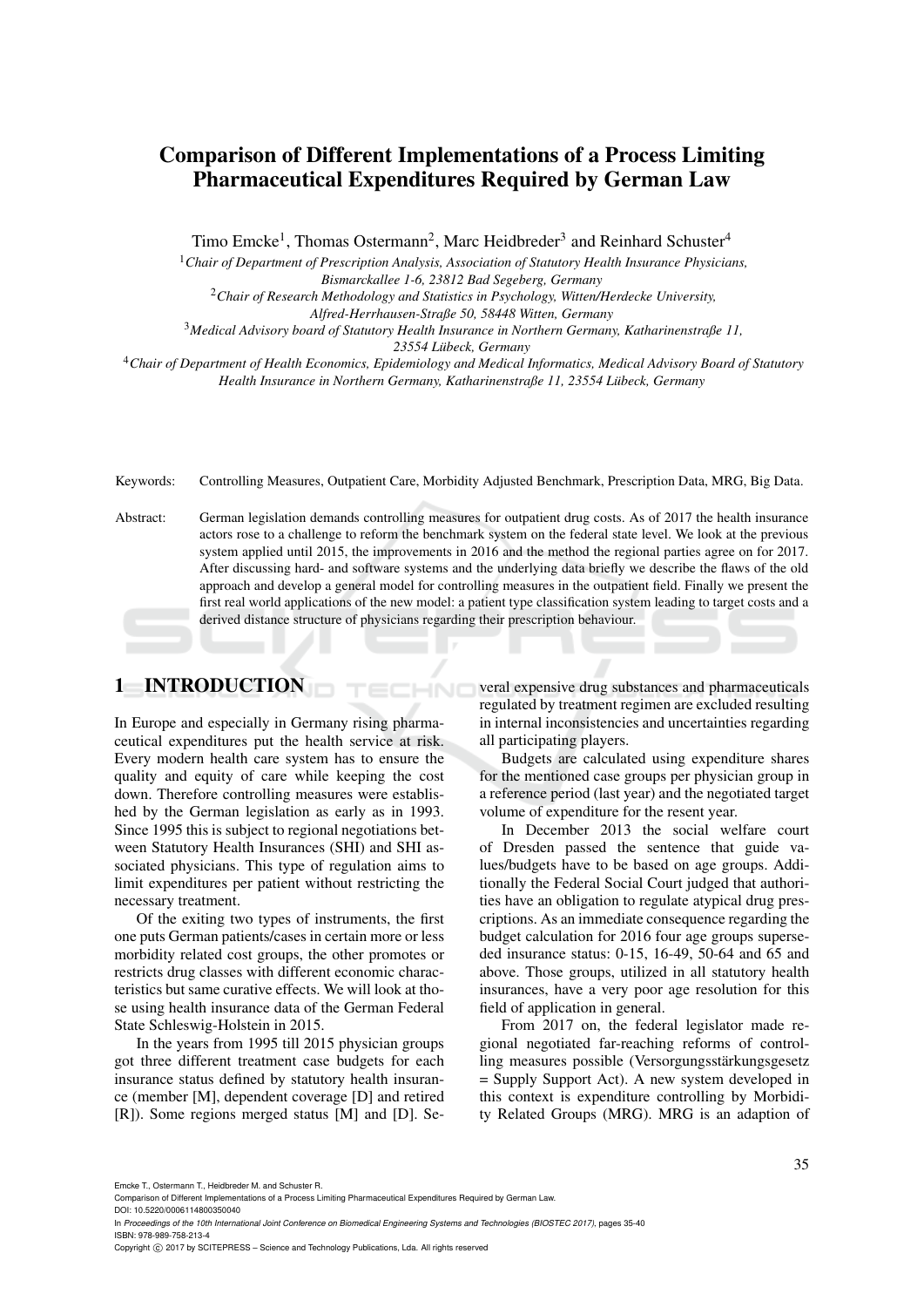the Diagnosis-Related-Group-System (DRG) used for classification and compensation of hospital cases and put into effect in 2003 by German legislation. It is based on similar systems elsewhere: Since the first use for hospital payment in the United States in the early 1980s, DRG-type systems have become the main method of hospital payment in the majority of OECD countries. The German version (G-DRG) is based on the Australian DRG-system (AR-DRG).

Hereinafter we will compare the systems based on insurance status, age groups and MRG, including some new results for MRG.

#### 2 MATERIAL AND METHODS

For comparing the previous and the new controlling measures we analyze detailed prescription data of the Statutory Health Insurance in Schleswig-Holstein of quarter two in 2015. There's no benefit using annual data due to the stable prescription framework. The data on the prescription level are combined with master data containing drug classes (ATC [anatomictherapeutic-chemical] with some additions for products not classified), physician groups and drugs to be excluded. Treatment cases of the Association of Statutory Health Insurance Physicians are also added. Obtaining results required the processing of large amounts of data.

The hardware used is a dedicated Debian GNU/Linux Server administered by the Medical Advisory board of Statutory Health Insurance in Northern Germany also used to generate consultation materials from the same data.

It runs a LAMP configuration (Debian GNU/Linux, Apache 2.4, MYSQL Community Edition 5.7 [extensive use of partitioning] and PHP 7 [with PEAR framework esp. for spreadsheet output]). The inexpensive open source/free software setup makes the cooperation of different administrative bodies possible. The coding was done using the Perl programming language.

The previous model used till 2016 applies prescription data, treatment cases and status defined by statutory health insurance/age groups. The implementation is straight forward. Treatment cases in a certain age/status group get their share of the negotiated volume of expenditure based on the development of last years'expenditures and treatment cases.

The new MRG-model requires prescription data, the ATC classification and physician group information depending on the model configuration. It can be defined as follows:

 $B =$  set of physicians/practices

 $F =$  set of physician groups

There is a transformation mapping physicians/practices to groups:  $f = f(b)$  while splitting up practices containing different physician groups.

*P*(*b*) = patients of *b* ∈ *B*, *b* = *b*(*p*) is the mapping of patients and physicians whereas the transformation  $D = D(p)$  maps patients  $p \in P(b)$  to the prescribed drugs. Multiple prescriptions of one drug are counted repeatedly.  $o(d)$  is a quantity factor for  $d \in D$ representing the ration of package size of the prescription drug in relation to the biggest one available. A pharmaceutical classification system (e.g. ATC4) as transformation:  $a = a(p)$ ,  $a \in A$  used identification of similar medicinal products. The drugs  $d \in D$ are linked to costs by the cost function:  $k = k(d)$ ,  $k \in$  $\mathbf{R}, k > 0$ . The age of the patient is defined by:  $t = t(p)$ in five-yearly stages. A MRG is a pair  $d = (c, s)$ [c:basic MRG, s:degree of severity] with  $c \in A$ ,  $s \in$  $\mathbb{Z}, 0 \leq s \leq 9.$ 

Cost per ATC = 
$$
\bar{k}(p, a^*)
$$
 = 
$$
\sum_{d \in D(p), a(p) = a^*} k(d)
$$

ATC with the highest costs = basic MRG is characterized by  $\bar{k}(p, c) > \bar{k}(p, a)$  for all  $a \in A$ . In case of the occurrence of several  $c_i$  the lexicographically dominating element is chosen.  $c = c(p)$  is the transformation to determine patients basic MRG. Number of ATC4 groups per patient (multimedication) is defined as:

$$
v(p) = #\{a \in A : \bar{k}(p, a) > 0\}.
$$

The number of prescriptions for patient  $p \in P$  assigned to basic MRG  $c(p)$  is represented by:

$$
\bar{o}(p) = w \Big( \sum_{d \in D(p): a(d) = c(p)} o(d) \Big) \text{ with}
$$

$$
w(x) = \begin{cases} x, \text{ if } x \in \mathbb{Z} \\ |x|, \text{ if } x \notin \mathbb{Z}. \end{cases}
$$

We define threshold values for subgroups:

 $(v_0, \dots, v_9) = (0.5, 0.75, 1.25, 1.5, 2.0, 2.5, 5, 10)$ 

 $i(v) = i$  is true if  $v_i \le v \le v_i + 1$ .  $m(X)$  shall be the mean of  $x \in X$ . The costs of basic MRG  $c \in A$  in the physician group are defined as:

$$
k_1^*(c^*, f^*) = m_{p \in P: f(b(p)) = f^*, c(p) = c^*} \Bigl( \bar{k}(p, c^*) \Bigr)
$$

and adding the age dimension the term changes to:

$$
k_1^*(c^*,f^*,t^*) = m_{p \in P : f(b(p)) = f^*, c(p) = c^*, t(p) = t^*} \left(\bar{k}(p,c^*)\right)
$$

whereby the age related severity is given by:

$$
i_1(c, f, t) = i\Big(k_1^*(c, f, t)/k^*(c, f)\Big)
$$

.

Costs differentiated by multimorbidity are expressed by the formula: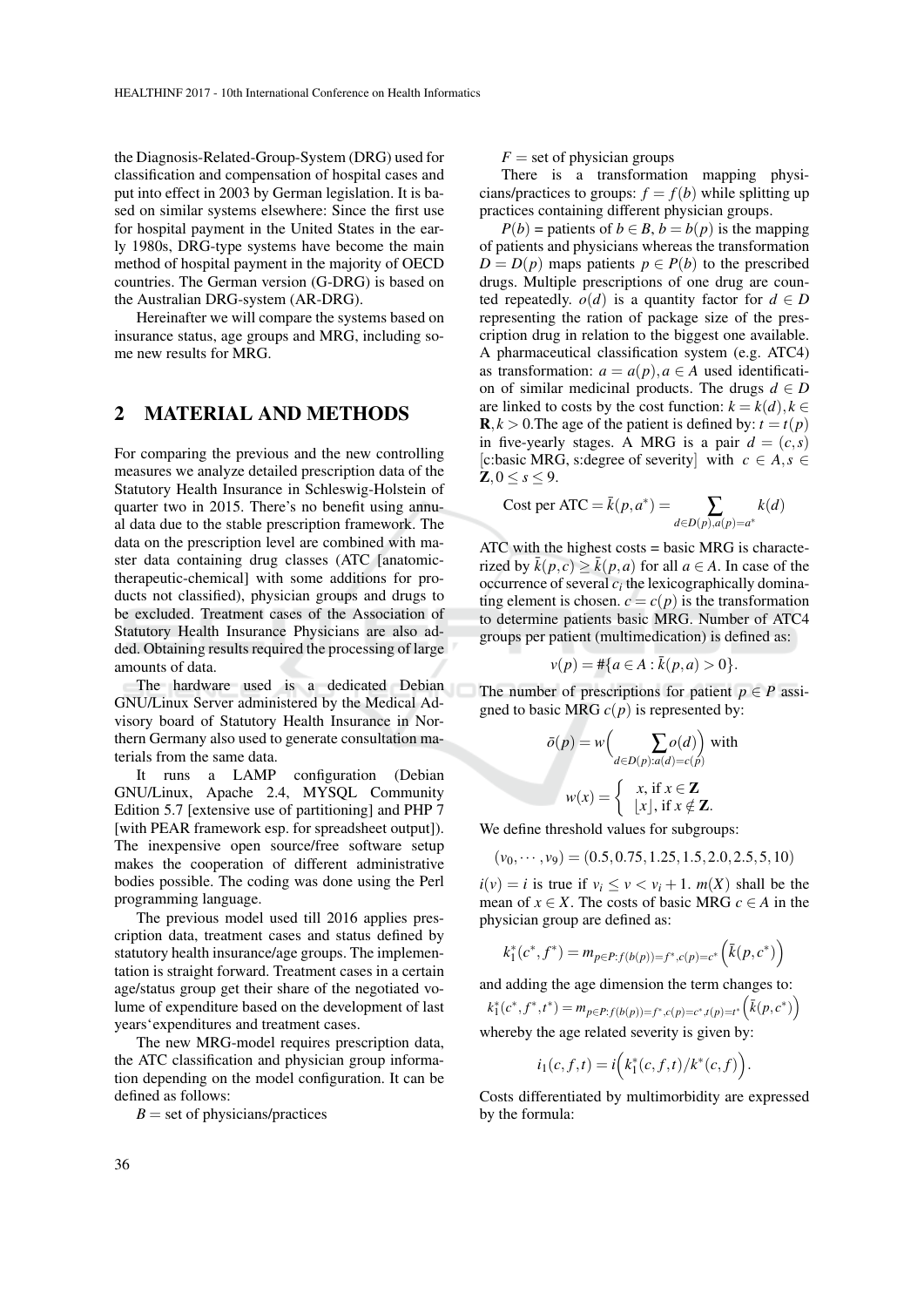$k_2^*(c^*, f^*, j^*) = m_{p \in P : f(b(p)) = f^*, c(p) = c^*, v(p) = j^*} (\bar{k}(p, c^*))$ with the corresponding degree of severity:

$$
i_2(c, f, j) = i(k_2^*(c, f, j)/k^*(c, f)).
$$

The same can be done by looking at prescription intensity:

$$
k_3^*(c^*, f^*, j^*) = m_{p \in P: f(b(p)) = f^*, c(p) = c^*, \bar{o}(p) = j^*} (\bar{k}(p, c^*))
$$

$$
i_3(c, f, j) = i(k_3^*(c, f, j)/k^*(c, f)).
$$

Total degree of severity is given by:

 $i(p) = max(i_1(c(p), f(b(p), t(p)), i_2(c(p)), f(b(p)), v(p)),$ 

$$
i_3(c(p)), f(b(p),\bar{o}(p))\Big).
$$

The MRG including severity levels is recalculated with respect to physician groups:

$$
k_g^*(c^*, f^*, j^*) = m_{p \in P: f(b(p)) = f^*, c(p) = c^*, i(p) = j^*}(\bar{k}(p, c^*))
$$
.  
Therefore, we get the target cost for benchmarking the

Thereby we get the target cost for benchmarking the physician:

$$
k^\# = \sum_{p=P(b)} k_g^*\Bigl(c(p),f(b(p)),i(p)\Bigr).
$$

In our setting we look for the group with the highest drug costs within a quarter for each consulted physician for a certain patient. This group should strongly be related to the morbidity of the patient and we will call it therefore Morbidity Related Group (MRG). One considers the costs as a proxy for the severity of drug treatment and could also take other weight functions instead of cost. The following is an example regarding a diabetes patient who belongs to the basic group A10A (Insulins and analogues) with total patient cost of  $1,536.75 \in$ :

Table 1: Example of (basic) MRG determination.

| cost   | nr             | ATC.                 | substance               | drug                                | amount |
|--------|----------------|----------------------|-------------------------|-------------------------------------|--------|
| 320.74 | 1              | <b>B01AF01</b>       | Rivaroxaban             | XARELTO 15 mg                       | 98     |
| 272.61 | 1              | N06AX21              | Duloxetine              | CYMBALTA 60 mg                      | 98     |
| 248.02 | $\overline{c}$ | A10AD04              | Insulin Lispro          | LIPROLOG Mix 25                     | 10X3   |
| 208.25 | 7              | V04CA02              | Glucose                 | <b>CONTOUR</b><br>Test-<br>streifen | 50     |
| 159.35 | 1              | <b>N02AA55</b>       | Oxycodone               | TARGIN<br>10<br>mg/5<br>mg          | 100    |
| 124.01 | 1              | A10AD04              | Insulin Lispro          | LIPROLOG Mix 50                     | 10X3   |
| 112.35 | 1              | <b>N02AA55</b>       | Oxycodone               | TARGIN $5$ mg/2.5<br>mg             | 100    |
| 23.97  | 1              | $C10A$ A01           | Simvastatin             | SIMVA ARISTO 40<br>mg               | 100    |
| 19.22  | 1              | C03CA04              | Torasemide              | TORASEMID AL 20<br>mg               | 100    |
| 16.27  | 1              | N02BB02              | Metamizole<br>Sodium    | <b>NOVAMINSULFON</b><br>1А          | 100    |
| 15.41  | 1              | H03AA01              | Levothyroxine<br>Sodium | L-THYROX<br>HE-<br>XAL 125          | 100    |
| 13.98  | 1              | C <sub>07</sub> AB12 | Nebivolol               | NEBIVOLOL Glen-<br>mark 5 mg        | 100    |

As an initial adjustment factor the age of patients can be applied. In each 5 year group of patients the ratio of costs per patient in the subgroup compared to the whole MRG was considered. If the ratio lies in certain intervals (0-0.5, 0.5-0.75, 0.75-1.25,..., 10) the age severity level 0,1,...,9 were assigned. The same can be conducted with respect to other factors correlated with morbidity. By using subgroup structures a risk adjustment can be accomplished. All of this has not to be precise on the level of the patient but on the physicians level. Regarding the considered MRG A10A (Insulins and analogues) seven degrees of severity in the range of  $101.27 \in \text{up to } 1.385.61 \in \text{re-}$ sulted:

Table 2: Example of severity levels of MRG A10A.

| degree         | cost in Euro | number of patients |
|----------------|--------------|--------------------|
| $\overline{c}$ | 101.27       | 21                 |
| 3              | 273.68       | 60,634             |
| 4              | 517.87       | 16.840             |
| 5              | 707.95       | 20,904             |
| 6              | 995.74       | 2,085              |
| 7              | 1.385.61     | 1,954              |
|                |              |                    |

We divide the (basic) MRG into several severity levels that will be analysed by Lorenz curves and the corresponding Gini coefficients: Additionally the



Figure 1: Lorenz curve of MRG AL04A.

Shannons entropy  $(-\sum p_i log(p_i))$  can be applied to the patient type structure in each physicians group with respect to the MRG basic groups:

Table 3: Shannon entropy per physician group (1).

| enthropy | number of patients | physician group            |
|----------|--------------------|----------------------------|
| 3.9985   | 994.220            | general practitioners      |
| 3.8156   | 95,054             | paediatricians             |
| 3.5635   | 3.548              | non-specialised internists |
| 3.4234   | 4.991              | nephrologists              |
| 3.1437   | 1.955              | haematologist/oncologists  |
| 3.1149   | 3.285              | cardiologists              |
| 2.9632   | 2.961              | gastroenterologists        |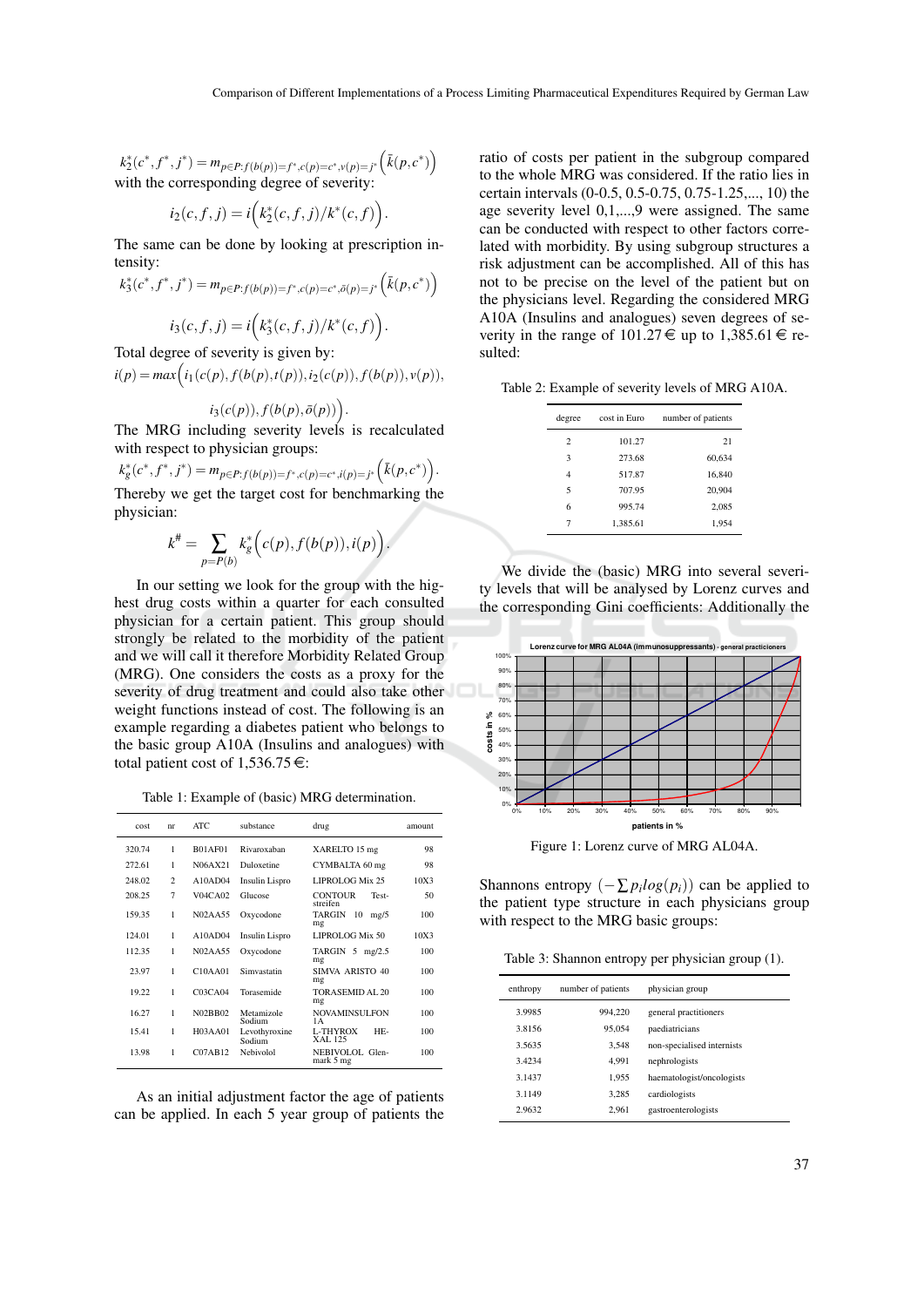| enthropy | number of patients | physician group         |
|----------|--------------------|-------------------------|
| 2.7608   | 84.660             | dermatologists          |
| 2.7552   | 16,155             | surgeons                |
| 2.7327   | 40.045             | neck nose ear physician |
| 2.6253   | 91,868             | gynaecologists          |
| 2.4939   | 37.199             | urologists              |
| 2.2263   | 49.653             | neurologists            |
| 2.1716   | 1,325              | endocrinologists        |
| 2.1210   | 3.851              | rheumatologists         |
| 2.0282   | 40.149             | orthopaedic             |
| 1.6552   | 2,123              | anaesthetists           |
| 1.4179   | 51,819             | ophthalmologists        |
| 1.3517   | 26,392             | pulmonologists          |
| 1.1722   | 7,003              | psychiatrists           |

Table 4: Shannon entropy per physician group (2).

## 3 RESULTS

The application of the treatment case oriented approaches over the last decades showed that these systems are incapable of considering age and progress related increase of prescription costs. Recent analysis of the age distribution of treatment cases in each Statutory Health Insurance status group shows that the applied age groups might be too coarse and unsuited as the insurance status for the morbidity related depiction of prescription costs per patient:



Figure 2: Age dependent number of treatment cases per insurance status/age groups.

The high correlation of the results of the two methods applied until 2016 confirms that shifting to age groups on the physicians level had practically no benefit:



Figure 3: Correlation of benchmarks using health insurance status vs. age groups.

Hence, a new system based on MRG is introduced in 2017. There is little correlation between the results obtained by the previous and the new results on the practitioners level. That's due to the fact that many factors were disregarded in the past and inconsistencies were compensated by "manual intervention":



Figure 4: Correlation of benchmarks applying the previous (until 2016) and the new approach (2017).

Sorting the practices in ascending order for all affected groups due to their MRG benchmarking result and comparing those to the outcomes of the older system demonstrates the progress in model adaption made:



Figure 5: Results of MRG vs. system based on treatment cases in 2016 (each line one practice).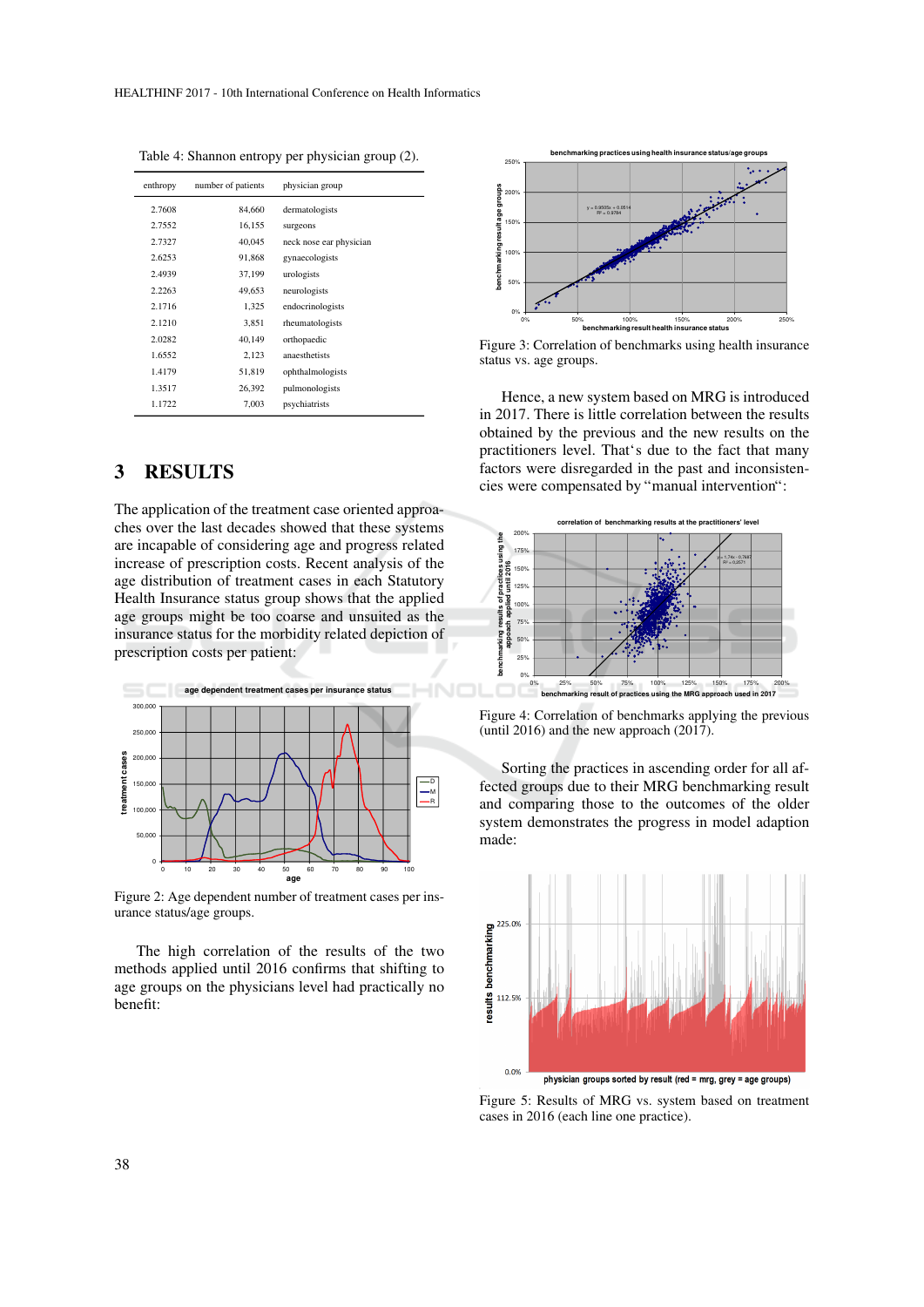In those new MRG models all patients of a certain practice are classified and a specific structure for each practice is the result. As an example, we consider a physician with 14.0 % of his patients in the MRG A10A (Insulins and analogues) and 11.8 % patients in the MRG V04C (other diagnostic agents = test strips measuring glucose). In this group of general practitioners (GP) patients in those groups only account for 3.8 % in these two groups. The physician can thereby be identified as a diabetologist:

Table 5: Patient structure of a diabetologist.

| nr             | <b>MRG</b>        | nr.<br>pat. | cost per<br>patient | prop.<br>doc. | prop.<br>group | drug droup                                                                                   |
|----------------|-------------------|-------------|---------------------|---------------|----------------|----------------------------------------------------------------------------------------------|
|                |                   |             |                     |               |                |                                                                                              |
| 1              | A10A              | 193         | 463.12              | 14.0%         | 2.4%           | Insulins and analo-<br>gues                                                                  |
| $\overline{c}$ | V04C              | 162         | 307.76              | 11.8%         | 1.4%           | Other<br>diagnostic<br>agents                                                                |
| 3              | H <sub>0</sub> 3A | 86          | 22.28               | 6.3%          | 4.5%           | Thyroid preparations                                                                         |
| $\overline{4}$ | A10B              | 82          | 185.78              | 6.0%          | 2.7%           | Oral blood glucose<br>lowering drugs                                                         |
| 5              | A02B              | 73          | 60.91               | 5.3%          | 7.2%           | for<br>Drugs<br>peptic<br>and<br>ulcer<br>gastro-<br>reflux<br>oesophageal<br>disease (gord) |
| 6              | B01A              | 53          | 366.21              | 3.9%          | 4.0%           | Antithrombotic<br>agents                                                                     |
| 1              | JO1D              | 22          | 31.70               | 1.6%          | 2.4%           | Other<br>beta-lactam<br>antibacterials                                                       |
| 19             | C10A              | 17          | 58.30               | 1.2%          | 3.0%           | Cholesterol and tri-<br>glyceride reducer                                                    |
| 20             | N <sub>03A</sub>  | 16          | 275.63              | 1.2%          | 1.4%           | Antiepileptics                                                                               |

After the formation of groups for all practices/physicians one can compare the MRG distributions and values in each group:

| Table 6: MRG patient shares of orthopaedics. |  |  |  |  |  |
|----------------------------------------------|--|--|--|--|--|
|----------------------------------------------|--|--|--|--|--|

| frac  | cost     | MRG               | drug group                                                             |
|-------|----------|-------------------|------------------------------------------------------------------------|
| pat.  | p. pat.  |                   |                                                                        |
| 42.9% | 19.95    | M <sub>01</sub> A | Antiinflammatory and antirheumatic products,<br>non-steroids           |
| 13.6% | 26.26    | H <sub>02A</sub>  | Corticosteroids for systemic use, plain                                |
| 12.4% | 23.81    | N02B              | Other analgesics and antipyretics                                      |
| 8.2%  | 134.66   | M05B              | Drugs affecting bone structure and mineraliza-<br>tion.                |
| 6.1%  | 123.78   | N <sub>02A</sub>  | Opioids                                                                |
| 3.6%  | 92.18    | <b>B01A</b>       | Antithrombotic agents                                                  |
| 3.3%  | 40.71    | M <sub>03B</sub>  | Muscle relaxants, centrally acting agents                              |
| 2.5%  | 33.75    | A02B              | Drugs for peptic ulcer and gastro-oesophageal<br>reflux disease (gord) |
| 1.1%  | 2.515.02 | L <sub>04A</sub>  | Immunosuppressive agents                                               |
| 1.0%  | 304.63   | <b>L01B</b>       | Antimetabolites                                                        |

Regarding orthopedics we observe a patient type structure, in which 42.9 % of all patients belong to the MRG M01A (antiinflammatory and antirheumatic products, non-steroids). The 10 leading positions cover 94.6 % of the costs. Costs again depend mainly on the medical discipline. In oncology average costs per patient are  $15,288.17 \in \text{in}$  the MRG L04A (immunosuppressive agents including all the other drugs

for the patient) versus  $2,515.02 \in$  for orthopedics. In urology the top ten positions with respect to the number of patients cover 83.6 % of the costs. In the case of GP these costs are only 44.2 %:

Table 7: MRG patient shares of urologists.

| frac. | cost     | MRG               | drug group                                 |
|-------|----------|-------------------|--------------------------------------------|
| pat.  | p. pat.  |                   |                                            |
| 34.8% | 44.67    | G04C              | Drugs used in benign prostatic hypertrophy |
| 16.7% | 136.12   | G <sub>04B</sub>  | Other urologicals, incl. antispasmodics    |
| 9.9%  | 19.84    | <b>J01M</b>       | Ouinolone antibacterials                   |
| 6.8%  | 618.61   | 1.02A             | Hormones and related agents                |
| 4.9%  | 30.42    | J01X              | Other antibacterials                       |
| 3.1%  | 33.47    | JO1D              | Other beta-lactam antibacterials           |
| 2.0%  | 154.56   | G03B              | Androgens                                  |
| 1.9%  | 22.13    | JO1E              | Sulfonamides and trimethoprim              |
| 1.7%  | 27.71    | D <sub>01</sub> A | Antifungals for topical use                |
| 1.7%  | 4.122.10 | <b>L02B</b>       | Antimetabolites                            |

Table 8: MRG patient shares of general practitioners.

| frac. | cost    | MRG               | drug group                                                             |
|-------|---------|-------------------|------------------------------------------------------------------------|
| pat.  | p. pat. |                   |                                                                        |
| 7.3%  | 62.55   | A02B              | Drugs for peptic ulcer and gastro-oesophageal<br>reflux disease (gord) |
| 5.4%  | 42.04   | C <sub>07A</sub>  | Beta blocking agents                                                   |
| 5.1%  | 34.67   | M <sub>01A</sub>  | Antiinflammatory and antirheumatic products,<br>non-steroids           |
| 4.7%  | 24.25   | H <sub>0</sub> 3A | Thyroid preparations                                                   |
| 4.2%  | 185.14  | R03A              | Adrenergics, inhalants                                                 |
| 3.8%  | 316.40  | <b>B01A</b>       | Antithrombotic agents                                                  |
| 3.8%  | 124.59  | C <sub>09D</sub>  | Angiotensin II antagonists, combinations                               |
| 3.4%  | 85.10   | C09C              | Angiotensin II antagonists, plain                                      |
| 3.4%  | 30.68   | C <sub>0</sub> 9A | Ace inhibitors, plain                                                  |
| 3.2%  | 88.42   | N <sub>06</sub> A | Antidepressants                                                        |

The MRG patient shares can be utilized to generate distance measures for the clustering of all practices/physicians. Let  $p_m^k$  be the fraction of patients with MRG *m* ( $m \in M$ ) for the physician  $k$  ( $k \in P$ ). With respect to the medical discipline *s* ( $s \in S$ ) and let  $q_m^s$ be the respective fraction. Let *r* and *s* be such fractions for physicians or medical disciplines we can use a Manhattan distance:

$$
\sum_{i\in M}|r_i-s_i|
$$

Alternatively we can apply spherical distances on the n-dimensional sphere where n is the number of MRG classes with respect to the points:

$$
\frac{r_m}{\sqrt{\sum_{j\in M}r_j^2}}
$$
 and 
$$
\frac{s_m}{\sqrt{\sum_{j\in M}s_j^2}}
$$
 or  $\sqrt{r_m}$  and  $\sqrt{s_m}$ 

The spherical distances are differentiable with respect to the components of r and s and thereby is more suitable for optimization procedures.